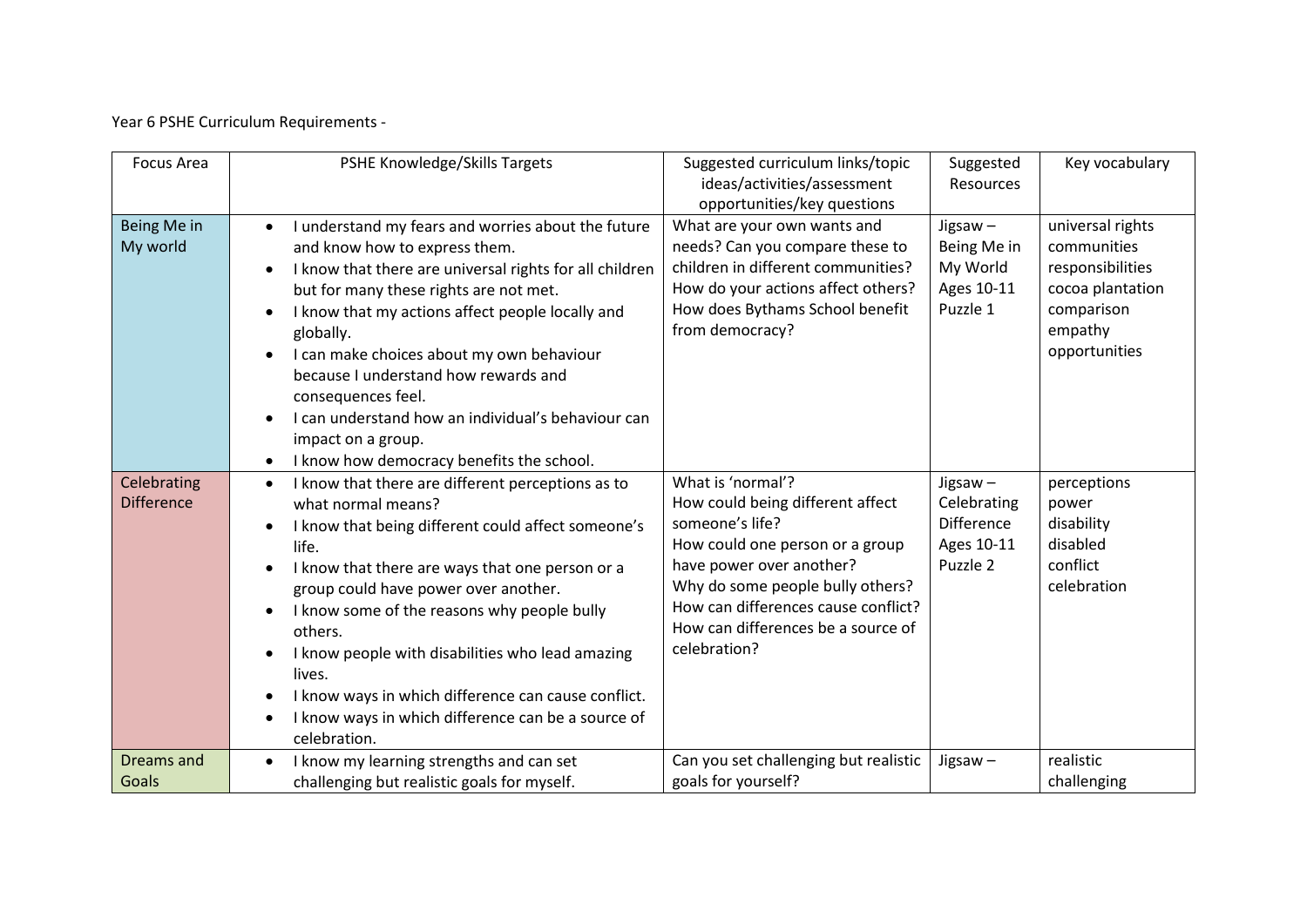|                   | I know the learning steps I need to reach my goal.<br>$\bullet$<br>I know how to motivate myself to work on these.<br>I can identify problems n the world that concern<br>$\bullet$<br>me.<br>I know how to work with others to make the world<br>a better place.                                                                                                                                                                                                                                                                                                                                                                             | What problems in the world<br>concern you?<br>How can you work with others to<br>make the world a better place?<br>What do people in Badgers Class<br>like/admire about you?                                                                                                                                                                                                                | Dreams &<br><b>Goals Ages</b><br>$10 - 11$<br>Puzzle 3 | motivate<br>learning steps<br>admire                                                                                                 |
|-------------------|-----------------------------------------------------------------------------------------------------------------------------------------------------------------------------------------------------------------------------------------------------------------------------------------------------------------------------------------------------------------------------------------------------------------------------------------------------------------------------------------------------------------------------------------------------------------------------------------------------------------------------------------------|---------------------------------------------------------------------------------------------------------------------------------------------------------------------------------------------------------------------------------------------------------------------------------------------------------------------------------------------------------------------------------------------|--------------------------------------------------------|--------------------------------------------------------------------------------------------------------------------------------------|
|                   | I know what some people in Badgers Class<br>$\bullet$<br>like/admire about me and I can accept their praise.                                                                                                                                                                                                                                                                                                                                                                                                                                                                                                                                  |                                                                                                                                                                                                                                                                                                                                                                                             |                                                        |                                                                                                                                      |
| <b>Healthy Me</b> | I know how to take responsibility for my health.<br>$\bullet$<br>I know what choices benefit my health and well-<br>$\bullet$<br>being.<br>I know about different types of drugs and their uses<br>and their effects on the body particularly the liver<br>and heart.<br>I know that some people can be exploited and<br>$\bullet$<br>made to do things that are against the law.<br>I know why some people join gangs and the risks<br>this involves.<br>I know what it means to be emotionally well.<br>$\bullet$<br>I know what stress is and the triggers that cause<br>this.<br>I know that stress can cause drug and alcohol<br>misuse. | What choices benefit your health<br>and well-being?<br>What do you know about different<br>types of drugs and their uses?<br>What are their effects on the body?<br>Why do some people join gangs?<br>What are the risks of joining a<br>gang?<br>What are people's attitudes to<br>mental illness?<br>What are the triggers of stress?<br>What strategies can you use to<br>manage stress? | Jigsaw-<br><b>Healthy Me</b><br>Ages 10-11<br>Puzzle 4 | Well-being<br>benefit<br>exploitation<br>gangs<br>risks<br>emotionally well<br>mental illness<br>mental health<br>triggers<br>stress |
| Relationships     | I know that it is important to take care of my<br>$\bullet$<br>mental health.<br>I know how to take care of my mental health.<br>$\bullet$<br>I know that there are different stages of grief.<br>$\bullet$<br>I know that there are different types of loss that<br>$\bullet$<br>cause grief.<br>I know when people are trying to gain power or<br>control.                                                                                                                                                                                                                                                                                  | Why is it important to take care of<br>your mental health?<br>How can you take care of your<br>mental health?<br>What are the different stages of<br>grief?<br>How can you judge if something<br>online is safe?                                                                                                                                                                            | Jigsaw-<br>Relationships<br>Ages 10-11<br>Puzzle 5     | mental health<br>grief<br>loss<br>power<br>control                                                                                   |